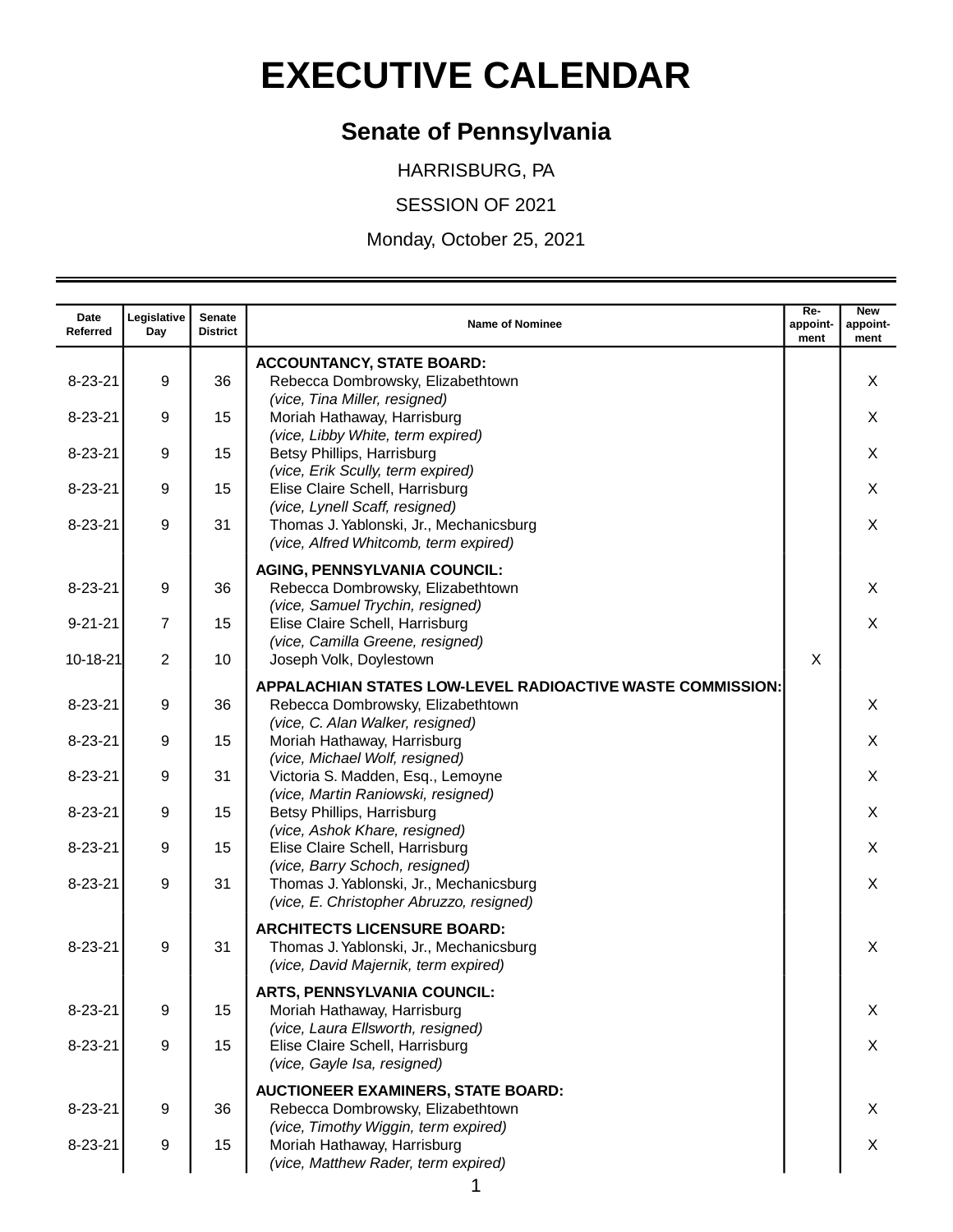| Date<br>Referred | Legislative<br>Day | <b>Senate</b><br><b>District</b> | <b>Name of Nominee</b>                                                                                                                           | $Re-$<br>appoint-<br>ment | <b>New</b><br>appoint-<br>ment |
|------------------|--------------------|----------------------------------|--------------------------------------------------------------------------------------------------------------------------------------------------|---------------------------|--------------------------------|
| $8 - 23 - 21$    | 9                  | 15                               | <b>AUCTIONEER EXAMINERS, STATE BOARD: (Continued)</b><br>Elise Claire Schell, Harrisburg<br>(vice, Mary Louise Doyle, resigned)                  |                           | X                              |
| $8 - 23 - 21$    | 9                  | 15                               | <b>BANKING AND SECURITIES COMMISSION:</b><br>Elise Claire Schell, Harrisburg<br>(vice, Gerald Pappert, resigned)                                 |                           | X                              |
| $8 - 23 - 21$    | 9                  | 36                               | <b>BARBER EXAMINERS, STATE BOARD:</b><br>Rebecca Dombrowsky, Elizabethtown                                                                       |                           | X                              |
| $8 - 23 - 21$    | 9                  | 15                               | (vice, Margaret Moore, resigned)<br>Moriah Hathaway, Harrisburg                                                                                  |                           | X                              |
| $8 - 23 - 21$    | 9                  | 15                               | (vice, Sharon Dell, term expired)<br>Betsy Phillips, Harrisburg<br>(vice, John Christopher, term expired)                                        |                           | X                              |
| $8 - 23 - 21$    | 9                  | 15                               | Elise Claire Schell, Harrisburg<br>(vice, Mark Robertson, resigned)                                                                              |                           | X                              |
| $8 - 23 - 21$    | 9                  | 31                               | Thomas J. Yablonski, Jr., Mechanicsburg<br>(vice, Donald Yost, deceased)                                                                         |                           | X                              |
| $9 - 14 - 21$    | 8                  | 22                               | Michael McAndrew, Jermyn (Tabled)                                                                                                                | X                         |                                |
| $8 - 23 - 21$    | 9                  | 15                               | CANCER CONTROL, PREVENTION AND RESEARCH ADVISORY BOARD,<br><b>PENNSYLVANIA:</b><br>Moriah Hathaway, Harrisburg<br>(vice, Joel Noumoff, resigned) |                           | X                              |
| $8 - 23 - 21$    | 9                  | 15                               | <b>CHARTER SCHOOL APPEAL BOARD, STATE:</b><br>Elise Claire Schell, Harrisburg<br>(vice, Mitchell Yanyanin, term expired)                         |                           | X                              |
| $8 - 23 - 21$    | 9                  | 31                               | Thomas J. Yablonski, Jr., Mechanicsburg<br>(vice, Jonathan Peri, term expired)                                                                   |                           | X                              |
| $8 - 23 - 21$    | 9                  | 36                               | <b>CHILDREN'S TRUST FUND BOARD:</b><br>Rebecca Dombrowsky, Elizabethtown<br>(vice, Harry Hamilton, resigned)                                     |                           | X                              |
| $8 - 23 - 21$    | 9                  | 31                               | Thomas J. Yablonski, Jr., Mechanicsburg<br>(vice, Carole Gravagno, resigned)                                                                     |                           | X                              |
| $8 - 23 - 21$    | 9                  | 36                               | <b>CHIROPRACTIC, STATE BOARD:</b><br>Rebecca Dombrowsky, Elizabethtown<br>(vice, George Khoury, term expired)                                    |                           | X                              |
| $8 - 23 - 21$    | 9                  | 15                               | Elise Claire Schell, Harrisburg<br>(vice, Christopher Decker, resigned)                                                                          |                           | X                              |
| $8 - 23 - 21$    | $\boldsymbol{9}$   | 15                               | <b>CLAIMS, BOARD:</b><br>Moriah Hathaway, Harrisburg<br>(vice, Jeffrey Smith, term expired)                                                      |                           | X                              |
| $8 - 23 - 21$    | 9                  | 15                               | <b>CLARKS SUMMIT STATE HOSPITAL:</b><br>Moriah Hathaway, Harrisburg                                                                              |                           | X                              |
| $8 - 23 - 21$    | 9                  | 15                               | (vice, James Corselius, resigned)<br>Elise Claire Schell, Harrisburg<br>(vice, Jan Mroz, resigned)                                               |                           | X                              |
| $6 - 07 - 21$    | 21                 | 15                               | <b>COMMONWEALTH, SECRETARY:</b><br>Veronica Degraffenreid, Harrisburg (Recall)<br>(vice, Kathy Boockvar, resigned)                               |                           | X                              |
| $8 - 23 - 21$    | 9                  | 15                               | <b>CONSTABLES' EDUCATION AND TRAINING BOARD:</b><br>Elise Claire Schell, Harrisburg<br>(vice, Rodney Ruddock, resigned)                          |                           | X                              |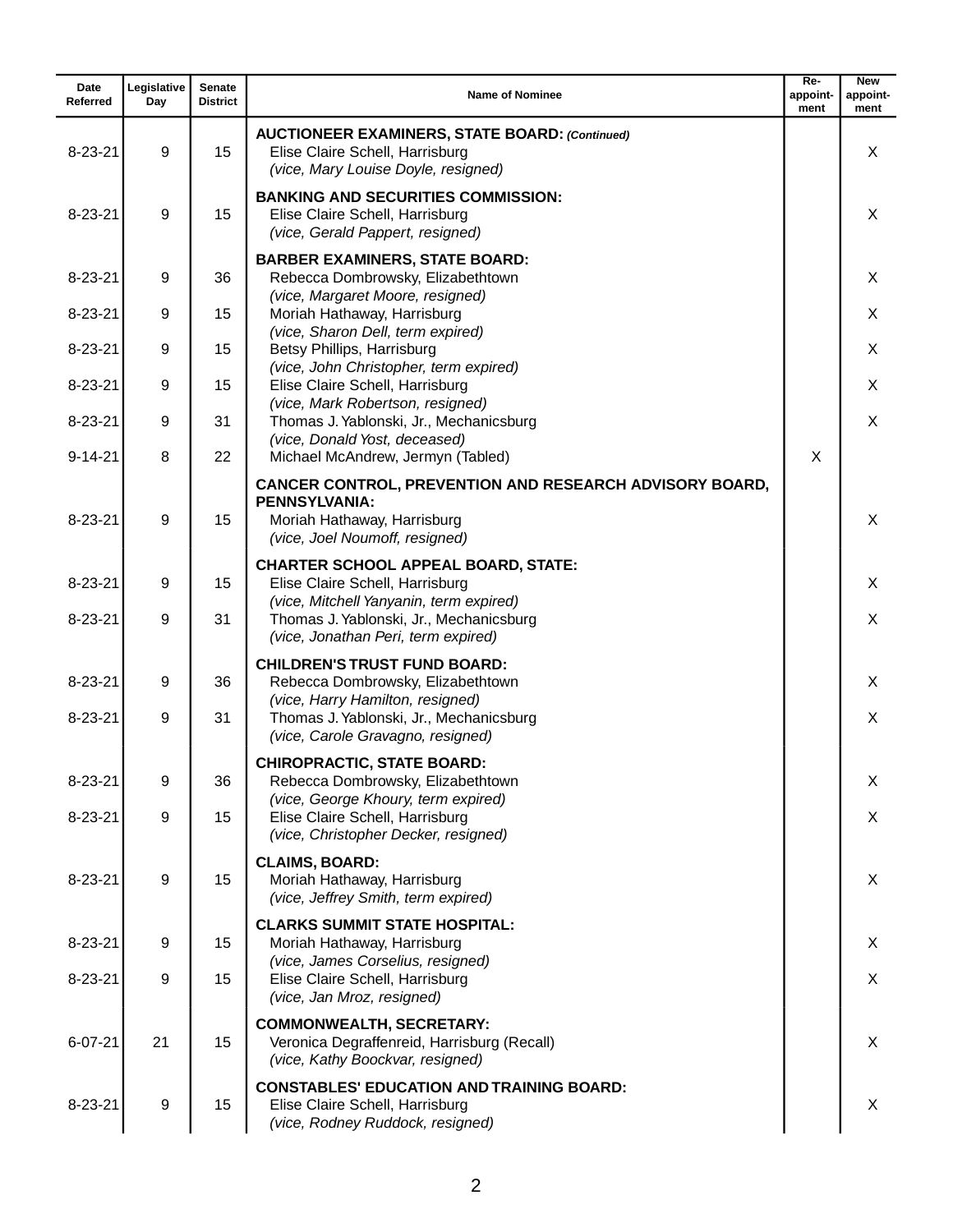| Date<br>Referred | Legislative<br>Day | Senate<br><b>District</b> | <b>Name of Nominee</b>                                                                                                        | $Re-$<br>appoint-<br>ment | <b>New</b><br>appoint-<br>ment |
|------------------|--------------------|---------------------------|-------------------------------------------------------------------------------------------------------------------------------|---------------------------|--------------------------------|
| $9 - 21 - 21$    | $\overline{7}$     | 31                        | <b>CONTROLLER, DAUPHIN COUNTY:</b><br>Thomas J. Yablonski, Jr., Mechanicsburg<br>(vice, Timothy DeFoor, resigned)             |                           | X                              |
| $8 - 23 - 21$    | 9                  | 31                        | <b>CONTROLLER, SCHUYLKILL COUNTY:</b><br>Thomas J. Yablonski, Jr., Mechanicsburg<br>(vice, Christy Joy, resigned)             |                           | X                              |
| $8 - 23 - 21$    | 9                  | 15                        | <b>CONVENTION CENTER AUTHORITY, PENNSYLVANIA:</b><br>Elise Claire Schell, Harrisburg<br>(vice, Robert Loughery, term expired) |                           | X                              |
| $8 - 23 - 21$    | 9                  | 31                        | <b>CORONER, BERKS COUNTY:</b><br>Thomas J. Yablonski, Jr., Mechanicsburg<br>(vice, Dennis Hess, resigned)                     |                           | X                              |
| $9 - 28 - 21$    | 4                  | 31                        | <b>CORONER, BRADFORD COUNTY:</b><br>Thomas J. Yablonski, Jr., Mechanicsburg<br>(vice, Thomas Carman, resigned)                |                           | X                              |
| $8 - 23 - 21$    | 9                  | 31                        | <b>CORONER, CLARION COUNTY:</b><br>Thomas J. Yablonski, Jr., Mechanicsburg<br>(vice, Randall Stom, deceased)                  |                           | X                              |
| $8 - 23 - 21$    | 9                  | 15                        | <b>CORONER, MIFFLIN COUNTY:</b><br>Moriah Hathaway, Harrisburg<br>(vice, Alan R. Sunderland, resigned)                        |                           | X                              |
| $8 - 23 - 21$    | 9                  | 36                        | <b>COSMETOLOGY, STATE BOARD:</b><br>Rebecca Dombrowsky, Elizabethtown                                                         |                           | X                              |
| $8 - 23 - 21$    | 9                  | 15                        | (vice, Elaine Gowaty, term expired)<br>Moriah Hathaway, Harrisburg                                                            |                           | X                              |
| $8 - 23 - 21$    | 9                  | 15                        | (vice, Christopher Metz, resigned)<br>Elise Claire Schell, Harrisburg                                                         |                           | X                              |
| 10-18-21         | $\overline{2}$     | 15                        | (vice, James Farrell, resigned)<br>Betsy Phillips, Harrisburg                                                                 |                           | X                              |
| 10-18-21         | $\overline{2}$     | 31                        | (vice, Tammy O'Neill, term expired)<br>Thomas J. Yablonski, Jr., Mechanicsburg<br>(vice, Carolyn Folk, term expired)          |                           | X                              |
| $8 - 23 - 21$    | 9                  | 15                        | <b>CRANE OPERATORS, STATE BOARD:</b><br>Elise Claire Schell, Harrisburg                                                       |                           | X                              |
| $9 - 14 - 21$    | 8                  | 15                        | (vice, Jason Giurintano, term expired)<br>Moriah Hathaway, Harrisburg<br>(vice, Daniel Haulman, term expired)                 |                           | X                              |
| $8 - 23 - 21$    | 9                  | 42                        | DRUG, DEVICE AND COSMETIC BOARD, PENNSYLVANIA:<br>Rodney R. Akers, Esq., Pittsburgh<br>(vice, Jeffrey Pincus, term expired)   |                           | X                              |
| $8 - 23 - 21$    | 9                  | 15                        | Anne Gingrich Cornick, Esq., Harrisburg                                                                                       |                           | X                              |
| $8 - 23 - 21$    | 9                  | 36                        | (vice, George Pajovich, term expired)<br>Rebecca Dombrowsky, Elizabethtown                                                    |                           | X                              |
| $8 - 23 - 21$    | 9                  | 31                        | (vice, Thomas Weida, term expired)<br>Brittany Erney-Muniz, Esq., Carlisle                                                    |                           | X                              |
| $8 - 23 - 21$    | 9                  | 15                        | (vice, Richard Grimaldi, term expired)<br>Moriah Hathaway, Harrisburg                                                         |                           | X                              |
| $8 - 23 - 21$    | 9                  | 31                        | (vice, Susan Williams, term expired)<br>Marisa G.Z. Lehr, Esq., Mechanicsburg                                                 |                           | X                              |
| $8 - 23 - 21$    | 9                  | 31                        | (vice, Jeffrey Runge, term expired)<br>Victoria S. Madden, Esq., Lemoyne<br>(vice, Janis Creason, term expired)               |                           | X                              |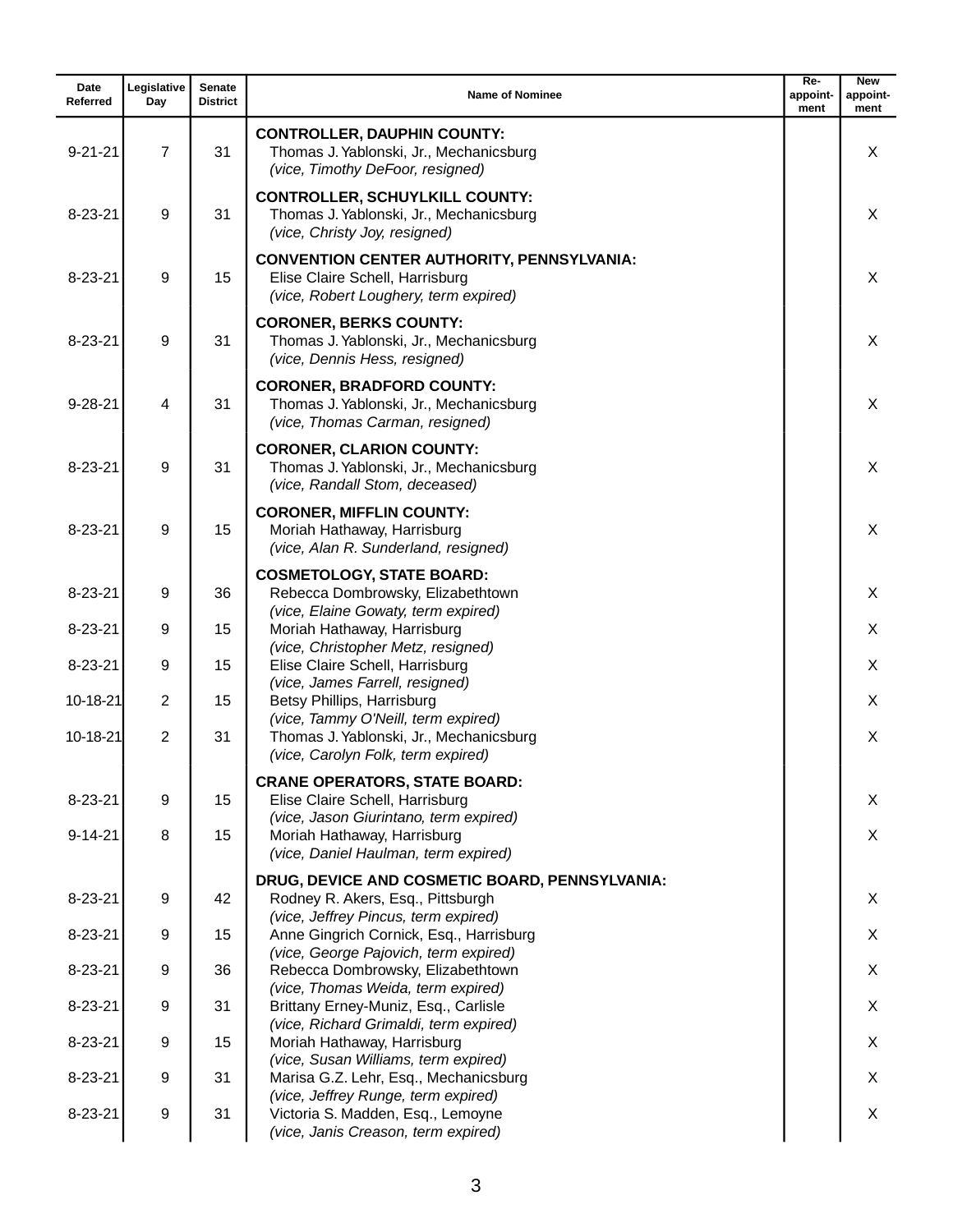| Date<br>Referred | Legislative<br>Day | Senate<br><b>District</b> | <b>Name of Nominee</b>                                                                                                              | $Re-$<br>appoint-<br>ment | <b>New</b><br>appoint-<br>ment |
|------------------|--------------------|---------------------------|-------------------------------------------------------------------------------------------------------------------------------------|---------------------------|--------------------------------|
| $8 - 23 - 21$    | 9                  | 15                        | DRUG, DEVICE AND COSMETIC BOARD, PENNSYLVANIA: (Continued)<br>Betsy Phillips, Harrisburg                                            |                           | X                              |
| $8 - 23 - 21$    | 9                  | 15                        | (vice, Pamela Higgins, term expired)<br>Elise Claire Schell, Harrisburg                                                             |                           | X                              |
| $8 - 23 - 21$    | 9                  | 31                        | (vice, John Keegan, term expired)<br>Thomas J. Yablonski, Jr., Mechanicsburg<br>(vice, Joan Tarloff, deceased)                      |                           | X                              |
| $8 - 23 - 21$    | 9                  | 42                        | <b>EDUCATION, STATE BOARD:</b><br>Rodney R. Akers, Esq., Pittsburgh<br>(vice, Nicole Carnicella, term expired)                      |                           | X                              |
| $8 - 23 - 21$    | 9                  | 36                        | Rebecca Dombrowsky, Elizabethtown                                                                                                   |                           | X                              |
| $8 - 23 - 21$    | 9                  | 15                        | (vice, Kirk Hallett, resigned)<br>Betsy Phillips, Harrisburg<br>(vice, Colleen Sheehan, resigned)                                   |                           | X                              |
| $8 - 23 - 21$    | 9                  | 15                        | Elise Claire Schell, Harrisburg<br>(vice, Craig Snider, resigned)                                                                   |                           | X                              |
| $8 - 23 - 21$    | 9                  | 31                        | Thomas J. Yablonski, Jr., Mechanicsburg                                                                                             |                           | X                              |
| $9 - 21 - 21$    | $\overline{7}$     | 15                        | (vice, Jay Badams, resigned)<br>Moriah Hathaway, Harrisburg<br>(vice, James Barker, resigned)                                       |                           | X                              |
| $8 - 23 - 21$    | 9                  | 36                        | ENERGY DEVELOPMENT AUTHORITY, PENNSYLVANIA:<br>Rebecca Dombrowsky, Elizabethtown<br>(vice, Robert Sanders, resigned)                |                           | X                              |
| $8 - 23 - 21$    | 9                  | 31                        | <b>ENVIRONMENTAL HEARING BOARD, PENNSYLVANIA:</b><br>Thomas J. Yablonski, Jr., Mechanicsburg<br>(vice, Richard P. Mather, resigned) |                           | X                              |
| 10-18-21         | 2                  | 15                        | <b>FUNERAL DIRECTORS, STATE BOARD:</b><br>Elise Claire Schell, Harrisburg<br>(vice, Scott Custead, resigned)                        |                           | X                              |
| $8 - 23 - 21$    | 9                  | 15                        | <b>GAME COMMISSION, PENNSYLVANIA:</b><br>Elise Claire Schell, Harrisburg                                                            |                           | X                              |
| $9 - 21 - 21$    | $\overline{7}$     | 31                        | (vice, Charles Fox, term expired)<br>Thomas J. Yablonski, Jr., Mechanicsburg<br>(vice, Brian Hoover, term expired)                  |                           | X                              |
| $8 - 23 - 21$    | 9                  | 31                        | <b>HAMBURG CENTER:</b><br>Thomas J. Yablonski, Jr., Mechanicsburg<br>(vice, Nancy Ann Houser, resigned)                             |                           | X                              |
| $8 - 23 - 21$    | 9                  | 36                        | <b>HEALTH POLICY BOARD:</b><br>Rebecca Dombrowsky, Elizabethtown<br>(vice, C. Michael Blackwood, resigned)                          |                           | X                              |
| $6 - 07 - 21$    | 21                 | 31                        | <b>HEALTH, SECRETARY:</b><br>Alison Beam, Camp Hill<br>(vice, Rachel Levine, M.D., resigned)                                        |                           | X                              |
| $8 - 23 - 21$    | 9                  | 15                        | HIGHER EDUCATION ASSISTANCE AGENCY, PENNSYLVANIA:<br>Elise Claire Schell, Harrisburg<br>(vice, Hon. Roy Reinard, III, term expired) |                           | X                              |
| $8 - 23 - 21$    | 9                  | 15                        | HIGHER EDUCATION, BOARD OF GOVERNORS OF THE STATE SYSTEM:<br>Elise Claire Schell, Harrisburg                                        |                           | X                              |
| $9 - 14 - 21$    | 8                  | 15                        | (vice, B. Michael Schaul, resigned)<br>Moriah Hathaway, Harrisburg<br>(vice, Donald Houser, Jr., resigned)                          |                           | X                              |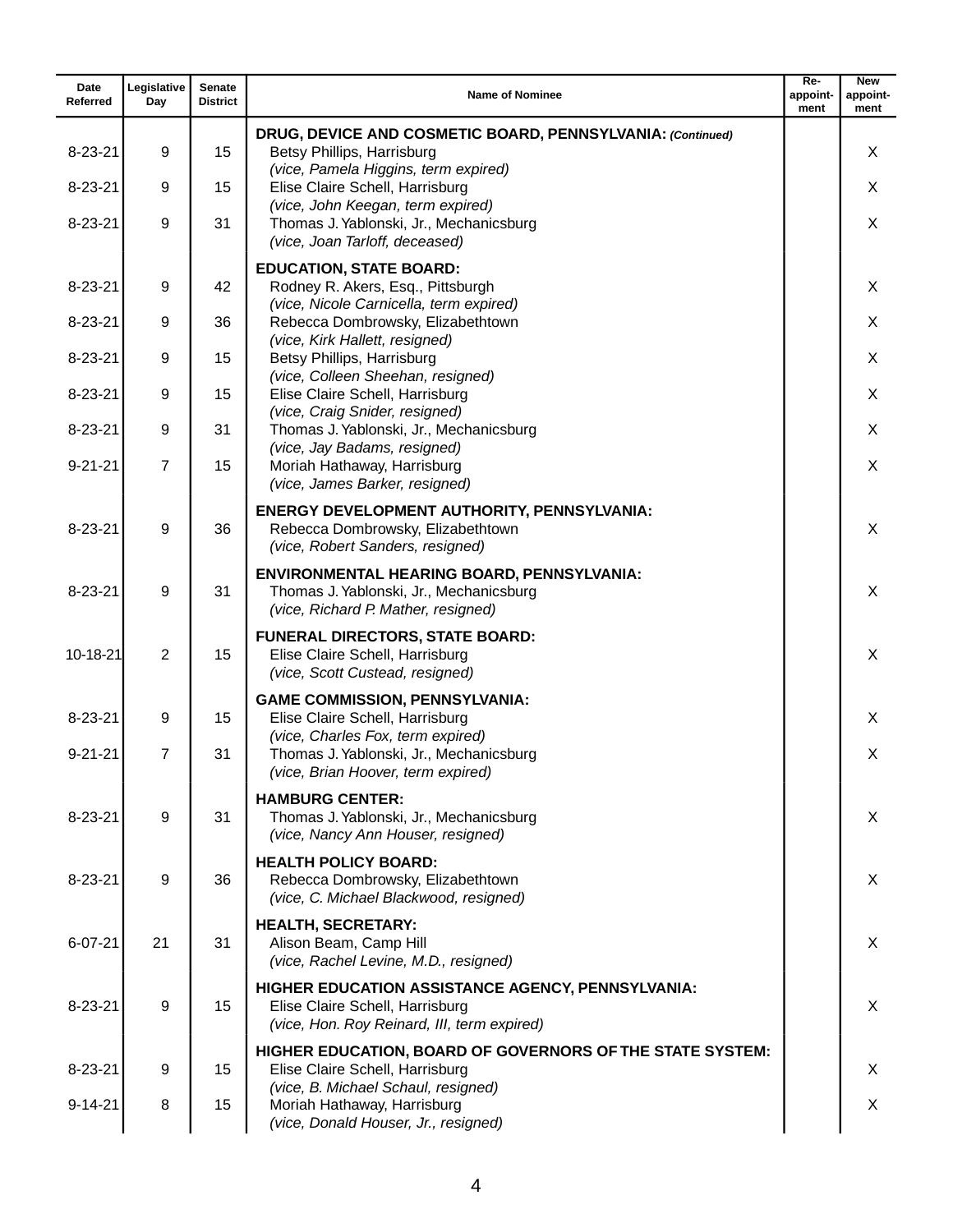| Date<br>Referred | Legislative<br>Day | Senate<br><b>District</b> | <b>Name of Nominee</b>                                                                                                                                                  | $Re-$<br>appoint-<br>ment | <b>New</b><br>appoint-<br>ment |
|------------------|--------------------|---------------------------|-------------------------------------------------------------------------------------------------------------------------------------------------------------------------|---------------------------|--------------------------------|
| $8 - 23 - 21$    | 9                  | 36                        | HISTORICAL AND MUSEUM COMMISSION, PENNSYLVANIA:<br>Rebecca Dombrowsky, Elizabethtown<br>(vice, David Schuyler, deceased)                                                |                           | X                              |
| $8 - 23 - 21$    | 9                  | 36                        | HUMAN RELATIONS COMMISSION, PENNSYLVANIA:<br>Rebecca Dombrowsky, Elizabethtown<br>(vice, Kathleen Dormer-Carusone, resigned)                                            |                           | X                              |
| $8 - 23 - 21$    | 9                  | 15                        | Moriah Hathaway, Harrisburg<br>(vice, Gerald Robinson, resigned)                                                                                                        |                           | X                              |
| $6 - 07 - 21$    | 21                 | 17                        | <b>HUMAN SERVICES, SECRETARY:</b><br>Margaret Snead, Ardmore<br>(vice, Teresa Miller, resigned)                                                                         |                           | X                              |
| $8 - 23 - 21$    | 9                  | 36                        | <b>INDUSTRIAL BOARD:</b><br>Rebecca Dombrowsky, Elizabethtown<br>(vice, Bony Dawood, resigned)                                                                          |                           | X                              |
| $8 - 23 - 21$    | 9                  | 15                        | INDUSTRIAL DEVELOPMENT AUTHORITY, PENNSYLVANIA:<br>Elise Claire Schell, Harrisburg                                                                                      |                           | X                              |
| $8 - 23 - 21$    | 9                  | 31                        | (vice, B. Michael Schaul, resigned)<br>Thomas J. Yablonski, Jr., Mechanicsburg<br>(vice, Janis Herschkowitz, resigned)                                                  |                           | X                              |
| $8 - 23 - 21$    | 9                  | 31                        | JUDGE, COURT OF COMMON PLEAS, ALLEGHENY COUNTY:<br>Brittany Erney-Muniz, Esq., Carlisle<br>(vice, Hon. Robert J. Colville, resigned)                                    |                           | X                              |
| $8 - 23 - 21$    | 9                  | 31                        | Marisa G.Z. Lehr, Esq., Mechanicsburg<br>(vice, Hon. Mark V. Tranquilli, resigned)                                                                                      |                           | X                              |
| $8 - 23 - 21$    | 9                  | 31                        | Victoria S. Madden, Esq., Lemoyne<br>(vice, Hon. Michael Marmo, resigned)                                                                                               |                           | X                              |
| 10-18-21         | $\overline{2}$     | 38                        | Sabrina Korbel, Esq., Pittsburgh                                                                                                                                        |                           | X                              |
| 10-18-21         | $\overline{2}$     | 38                        | (vice, Hon. Donald R. Walko, Jr., resigned)<br>Lisa Middleman, Esq., Wexford<br>(vice, Hon. John A. Zottola, deceased)<br>(Two-thirds vote required on above)           |                           | X                              |
| $9 - 21 - 21$    | $\overline{7}$     | 15                        | JUDGE, COURT OF COMMON PLEAS, BERKS COUNTY:<br>Anne Gingrich Cornick, Esq., Harrisburg<br>(vice, Hon. James Bucci, resigned)<br>(Two-thirds vote required on above)     |                           | X                              |
| $8 - 23 - 21$    | 9                  | 31                        | JUDGE, COURT OF COMMON PLEAS, CHESTER COUNTY:<br>Victoria S. Madden, Esq., Lemoyne<br>(vice, Hon. Anthony A. Sarcione, resigned)<br>(Two-thirds vote required on above) |                           | X                              |
| $8 - 23 - 21$    | 9                  | 42                        | JUDGE, COURT OF COMMON PLEAS, CRAWFORD COUNTY:<br>Rodney R. Akers, Esq., Pittsburgh<br>(vice, Hon. Anthony J. Vardaro, resigned)<br>(Two-thirds vote required on above) |                           | $\times$                       |
| $9 - 14 - 21$    | 8                  | 42                        | JUDGE, COURT OF COMMON PLEAS, CUMBERLAND COUNTY:<br>Rodney R. Akers, Esq., Pittsburgh<br>(vice, Hon. Thomas Placey, resigned)<br>(Two-thirds vote required on above)    |                           | $\times$                       |
| $8 - 23 - 21$    | 9                  | 42                        | JUDGE, COURT OF COMMON PLEAS, DAUPHIN COUNTY:<br>Rodney R. Akers, Esq., Pittsburgh<br>(vice, Hon. Jeannine Turgeon, resigned)<br>(Two-thirds vote required on above)    |                           | X                              |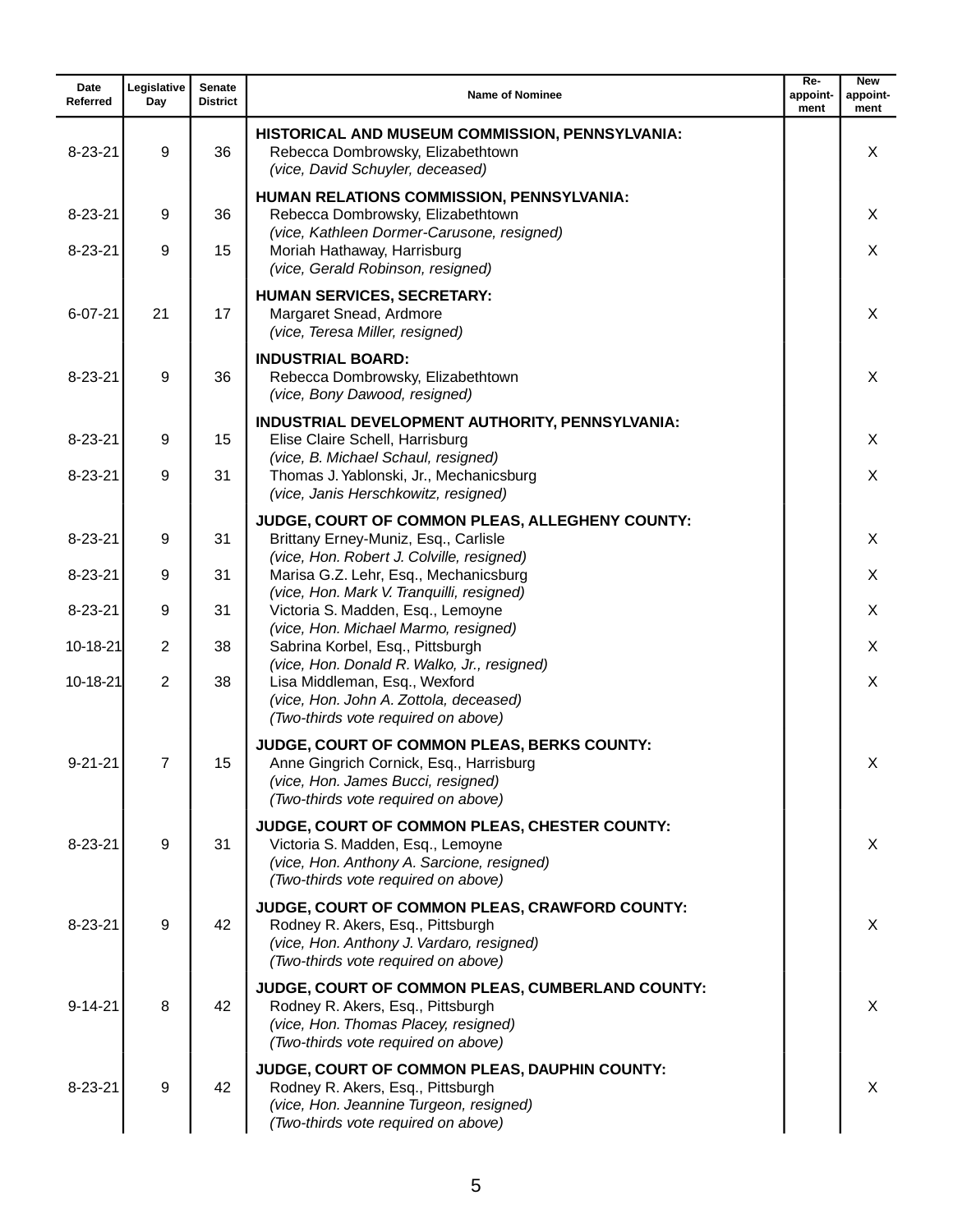| Date<br>Referred | Legislative<br>Day | <b>Senate</b><br><b>District</b> | <b>Name of Nominee</b>                                                                                                                                                        | Re-<br>appoint-<br>ment | <b>New</b><br>appoint-<br>ment |
|------------------|--------------------|----------------------------------|-------------------------------------------------------------------------------------------------------------------------------------------------------------------------------|-------------------------|--------------------------------|
| $9 - 21 - 21$    | $\overline{7}$     | 15                               | JUDGE, COURT OF COMMON PLEAS, GREENE COUNTY:<br>Anne Gingrich Cornick, Esq., Harrisburg<br>(vice, Hon. Farley Toothman, resigned)<br>(Two-thirds vote required on above)      |                         | X                              |
| $9 - 21 - 21$    | $\overline{7}$     | 15                               | JUDGE, COURT OF COMMON PLEAS, INDIANA COUNTY:<br>Anne Gingrich Cornick, Esq., Harrisburg<br>(vice, Hon. William Martin, resigned)<br>(Two-thirds vote required on above)      |                         | X                              |
| 10-18-21         | $\overline{2}$     | 15                               | JUDGE, COURT OF COMMON PLEAS, JUNIATA/PERRY COUNTIES:<br>Andrew Bender, Esq., Elliottsburg<br>(vice, Hon. Kathy A. Morrow, resigned)<br>(Two-thirds vote required on above)   |                         | X                              |
| 10-18-21         | $\overline{2}$     | 36                               | JUDGE, COURT OF COMMON PLEAS, LANCASTER COUNTY:<br>JoAnne Murphy, Esq., Mount Joy<br>(vice, Hon. James Cullen, resigned)<br>(Two-thirds vote required on above)               |                         | X                              |
| $8 - 23 - 21$    | 9                  | 42                               | JUDGE, COURT OF COMMON PLEAS, LEHIGH COUNTY:<br>Rodney R. Akers, Esq., Pittsburgh                                                                                             |                         | X                              |
| $9 - 21 - 21$    | $\overline{7}$     | 15                               | (vice, Hon. Maria L. Dantos, resigned)<br>Anne Gingrich Cornick, Esq., Harrisburg<br>(vice, Hon. Kelly Banach, resigned)<br>(Two-thirds vote required on above)               |                         | X                              |
| $9 - 21 - 21$    | 7                  | 15                               | JUDGE, COURT OF COMMON PLEAS, LUZERNE COUNTY:<br>Anne Gingrich Cornick, Esq., Harrisburg<br>(vice, Hon. William Amesbury, resigned)<br>(Two-thirds vote required on above)    |                         | X                              |
| $8 - 23 - 21$    | 9                  | 42                               | JUDGE, COURT OF COMMON PLEAS, PHILADELPHIA COUNTY:<br>Rodney R. Akers, Esq., Pittsburgh                                                                                       |                         | X                              |
| $8 - 23 - 21$    | 9                  | 31                               | (vice, Hon. Daniel D. McCaffery, resigned)<br>Marisa G.Z. Lehr, Esq., Mechanicsburg                                                                                           |                         | X                              |
| $8 - 23 - 21$    | 9                  | 31                               | (vice, Hon. Diane Thompson, resigned)<br>Victoria S. Madden, Esq., Lemoyne                                                                                                    |                         | X                              |
| $9 - 21 - 21$    | $\overline{7}$     | 15                               | (vice, Hon. Jeffrey Minehart, resigned)<br>Anne Gingrich Cornick, Esq., Harrisburg<br>(vice, Hon. Frederica Massiah-Jackson, resigned)<br>(Two-thirds vote required on above) |                         | X                              |
| $9 - 14 - 21$    | 8                  | 42                               | JUDGE, COURT OF COMMON PLEAS, VENANGO COUNTY:<br>Rodney R. Akers, Esq., Pittsburgh<br>(vice, Hon. Robert Boyer, resigned)<br>(Two-thirds vote required on above)              |                         | X                              |
| $9 - 21 - 21$    | $\overline{7}$     | 15                               | JUDGE, COURT OF COMMON PLEAS, WASHINGTON COUNTY:<br>Anne Gingrich Cornick, Esq., Harrisburg<br>(vice, Hon. Katherine Emery, resigned)<br>(Two-thirds vote required on above)  |                         | X                              |
| $8 - 23 - 21$    | 9                  | 42                               | JUDGE, COURT OF COMMON PLEAS, YORK COUNTY:<br>Rodney R. Akers, Esq., Pittsburgh                                                                                               |                         | X                              |
| $9 - 21 - 21$    | $\overline{7}$     | 15                               | (vice, Hon. Richard K. Renn, resigned)<br>Anne Gingrich Cornick, Esq., Harrisburg<br>(vice, Hon. Michael Bortner, resigned)<br>(Two-thirds vote required on above)            |                         | $\times$                       |
| $8 - 23 - 21$    | 9                  | 42                               | JUDGE, PHILADELPHIA MUNICIPAL COURT:<br>Rodney R. Akers, Esq., Pittsburgh<br>(vice, Hon. Joyce Eubanks, resigned)                                                             |                         | X                              |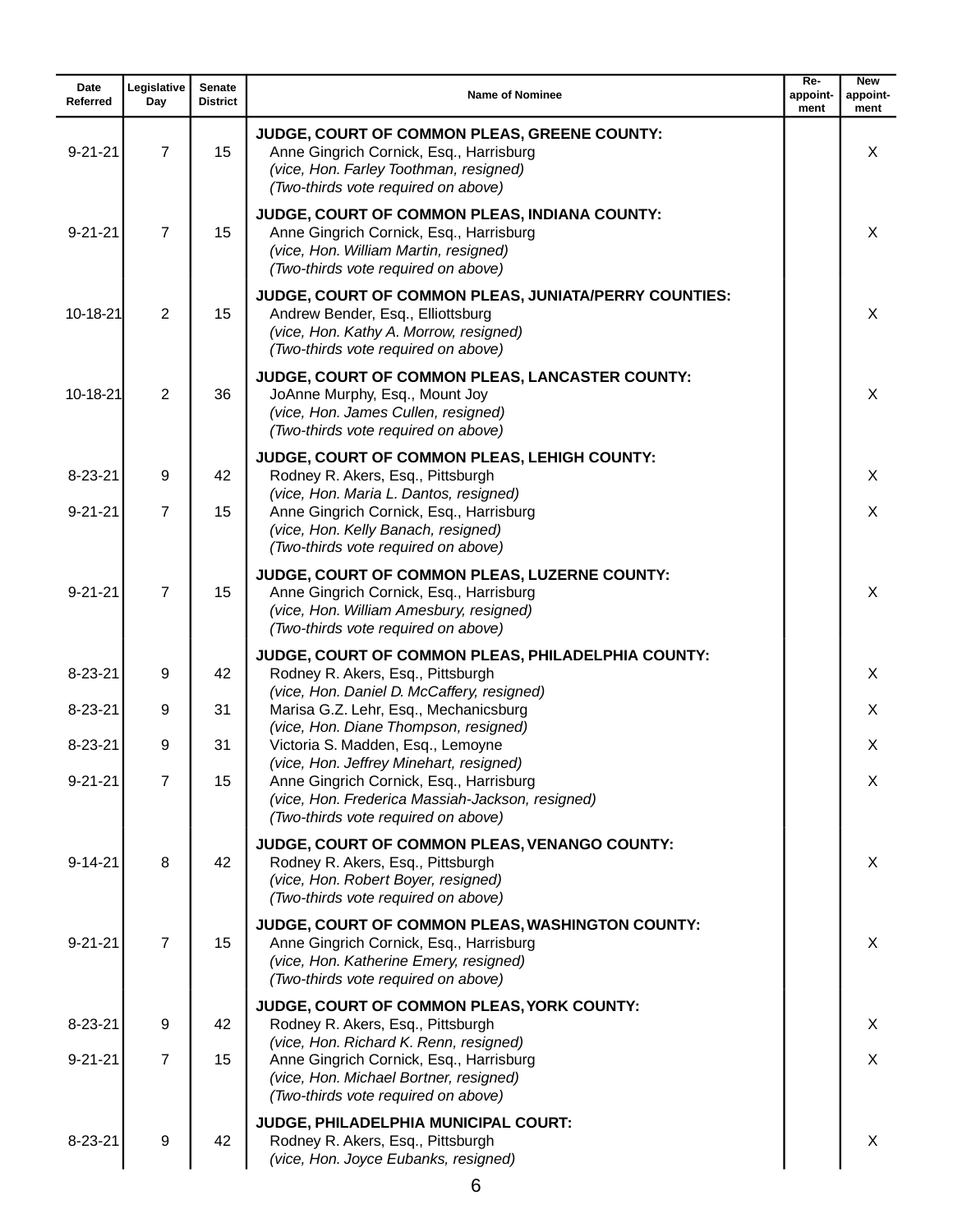| Date<br>Referred | Legislative<br>Day | <b>Senate</b><br><b>District</b> | <b>Name of Nominee</b>                                                                                                                           | $Re-$<br>appoint-<br>ment | <b>New</b><br>appoint-<br>ment |
|------------------|--------------------|----------------------------------|--------------------------------------------------------------------------------------------------------------------------------------------------|---------------------------|--------------------------------|
| $9 - 21 - 21$    | $\overline{7}$     | 15                               | JUDGE, PHILADELPHIA MUNICIPAL COURT: (Continued)<br>Anne Gingrich Cornick, Esq., Harrisburg<br>(vice, Hon. Barbara Gilbert, resigned)            |                           | X                              |
| $9 - 28 - 21$    | 4                  | 31                               | Brittany Erney-Muniz, Esq., Carlisle<br>(vice, Hon. Nazario Jimenez, Jr., resigned)<br>(Two-thirds vote required on above)                       |                           | X                              |
| $8 - 23 - 21$    | 9                  | 15                               | JUDGE, SUPERIOR COURT OF PENNSYLVANIA:<br>Anne Gingrich Cornick, Esq., Harrisburg<br>(vice, Hon. Susan Peikes Gantman, resigned)                 |                           | X                              |
| $9 - 28 - 21$    | $\overline{4}$     | 31                               | Brittany Erney-Muniz, Esq., Carlisle<br>(vice, Hon. Jacqueline Shogan, resigned)<br>(Two-thirds vote required on above)                          |                           | X                              |
| $8 - 23 - 21$    | 9                  | 36                               | <b>LANDSCAPE ARCHITECTS, STATE BOARD:</b><br>Rebecca Dombrowsky, Elizabethtown<br>(vice, Megan Carpenter, term expired)                          |                           | X                              |
| $8 - 23 - 21$    | 9                  | 15                               | Elise Claire Schell, Harrisburg                                                                                                                  |                           | X                              |
| 10-18-21         | 2                  | 31                               | (vice, Gregory Black, resigned)<br>Thomas J. Yablonski, Jr., Mechanicsburg<br>(vice, Patrick West, term expired)                                 |                           | X                              |
| $8 - 23 - 21$    | 9                  | 36                               | <b>MASSAGE THERAPY, STATE BOARD:</b><br>Rebecca Dombrowsky, Elizabethtown<br>(vice, Shea Rhodes, resigned)                                       |                           | X                              |
| $8 - 23 - 21$    | 9                  | 36                               | <b>MEDICINE, STATE BOARD:</b><br>Rebecca Dombrowsky, Elizabethtown<br>(vice, Keith Loiselle, term expired)                                       |                           | X                              |
| $8 - 23 - 21$    | 9                  | 15                               | Moriah Hathaway, Harrisburg<br>(vice, Nirmal Joshi, resigned)                                                                                    |                           | X                              |
| $8 - 23 - 21$    | 9                  | 15                               | MINORITY BUSINESS DEVELOPMENT AUTHORITY, PENNSYLVANIA:<br>Elise Claire Schell, Harrisburg<br>(vice, Robert Agbede, resigned)                     |                           | X                              |
| $8 - 23 - 21$    | 9                  | 36                               | <b>MUNICIPAL POLICE OFFICERS' EDUCATION AND TRAINING COMMISSION:</b><br>Rebecca Dombrowsky, Elizabethtown<br>(vice, Jarrad Berkihiser, resigned) |                           | X                              |
| $9 - 14 - 21$    | 8                  | 36                               | <b>NORRISTOWN STATE HOSPITAL:</b><br>Rebecca Dombrowsky, Elizabethtown<br>(vice, Raymond Catton, resigned)                                       |                           | X                              |
| $9 - 14 - 21$    | 8                  | 15                               | <b>NURSING HOME ADMINISTRATORS, STATE BOARD OF EXAMINERS:</b><br>Moriah Hathaway, Harrisburg<br>(vice, Margaret Matisko, term expired)           |                           | X                              |
| $9 - 14 - 21$    | 8                  | 15                               | Elise Claire Schell, Harrisburg                                                                                                                  |                           | X                              |
| $9 - 14 - 21$    | 8                  | 31                               | (vice, William McIlwaine, term expired)<br>Thomas J. Yablonski, Jr., Mechanicsburg<br>(vice, Anita Lahr, term expired)                           |                           | X                              |
| $8 - 23 - 21$    | 9                  | 15                               | <b>NURSING, STATE BOARD:</b><br>Elise Claire Schell, Harrisburg                                                                                  |                           | X                              |
| $9 - 14 - 21$    | 8                  | 36                               | (vice, Suzanne Hendricks, term expired)<br>Rebecca Dombrowsky, Elizabethtown                                                                     |                           | X                              |
| $9 - 14 - 21$    | 8                  | 15                               | (vice, Robert Ames, deceased)<br>Moriah Hathaway, Harrisburg<br>(vice, Jason Owen, resigned)                                                     |                           | X                              |
| $9 - 14 - 21$    | 8                  | 31                               | Thomas J. Yablonski, Jr., Mechanicsburg<br>(vice, Lori Kovach, resigned)                                                                         |                           | X                              |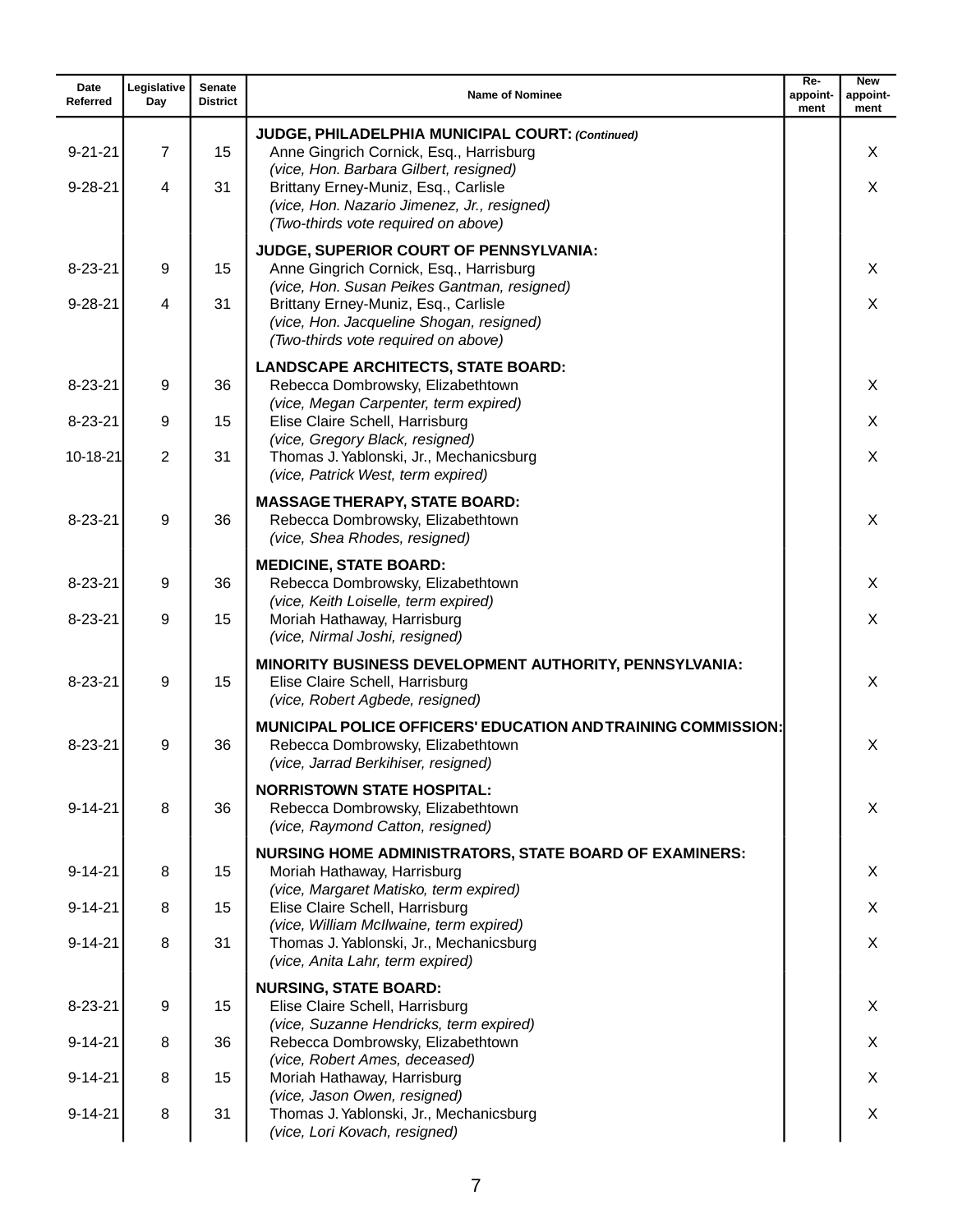| Date<br>Referred | Legislative<br>Day | Senate<br><b>District</b> | <b>Name of Nominee</b>                                                                                                | $Re-$<br>appoint-<br>ment | <b>New</b><br>appoint-<br>ment |
|------------------|--------------------|---------------------------|-----------------------------------------------------------------------------------------------------------------------|---------------------------|--------------------------------|
|                  |                    |                           | OCCUPATIONAL THERAPY EDUCATION AND LICENSURE, STATE BOARD:                                                            |                           |                                |
| $9 - 14 - 21$    | 8                  | 36                        | Rebecca Dombrowsky, Elizabethtown<br>(vice, William Jones, resigned)                                                  |                           | X                              |
| $9 - 14 - 21$    | 8                  | 15                        | Moriah Hathaway, Harrisburg<br>(vice, Richard Turner, resigned)                                                       |                           | X                              |
|                  |                    |                           | <b>OPTOMETRY, STATE BOARD:</b>                                                                                        |                           |                                |
| $9 - 14 - 21$    | 8                  | 15                        | Moriah Hathaway, Harrisburg<br>(vice, Lisa Hegedus, resigned)                                                         |                           | X                              |
| $9 - 14 - 21$    | 8                  | 15                        | Elise Claire Schell, Harrisburg<br>(vice, Brian Fill, resigned)                                                       |                           | X                              |
| $9 - 14 - 21$    | 8                  | 31                        | Thomas J. Yablonski, Jr., Mechanicsburg<br>(vice, Marla Wasson, term expired)                                         |                           | X                              |
| $9 - 14 - 21$    | 8                  | 36                        | <b>OSTEOPATHIC MEDICINE, STATE BOARD:</b><br>Rebecca Dombrowsky, Elizabethtown<br>(vice, Thomas Stephenson, resigned) |                           | X                              |
| $9 - 14 - 21$    | 8                  | 15                        | Moriah Hathaway, Harrisburg<br>(vice, Joanne Coolen, deceased)                                                        |                           | X                              |
| $8 - 23 - 21$    | 9                  | 15                        | <b>PHARMACY, STATE BOARD:</b><br>Moriah Hathaway, Harrisburg                                                          |                           | X                              |
| $9 - 14 - 21$    | 8                  | 15                        | (vice, Thomas Carey, resigned)<br>Elise Claire Schell, Harrisburg                                                     |                           | X                              |
| $9 - 21 - 21$    | $\overline{7}$     | 31                        | (vice, Kishor Mehta, resigned)<br>Thomas J. Yablonski, Jr., Mechanicsburg<br>(vice, Robert Frankil, term expired)     |                           | X                              |
|                  |                    |                           | PHYSICAL THERAPY, STATE BOARD:                                                                                        |                           |                                |
| $8 - 23 - 21$    | 9                  | 15                        | Betsy Phillips, Harrisburg<br>(vice, Christopher Staub, term expired)                                                 |                           | X                              |
| $8 - 23 - 21$    | 9                  | 15                        | Elise Claire Schell, Harrisburg<br>(vice, Jeffrey Elliott, term expired)                                              |                           | X                              |
| $8 - 23 - 21$    | 9                  | 31                        | Thomas J. Yablonski, Jr., Mechanicsburg<br>(vice, Tammy Frey, term expired)                                           |                           | X                              |
| $9 - 14 - 21$    | 8                  | 36                        | Rebecca Dombrowsky, Elizabethtown<br>(vice, Gary Coburn, term expired)                                                |                           | X                              |
| $9 - 14 - 21$    | 8                  | 15                        | Moriah Hathaway, Harrisburg<br>(vice, Marybeth Lehman, term expired)                                                  |                           | X                              |
| $6 - 07 - 21$    | 21                 | 50                        | <b>PHYSICIAN GENERAL:</b><br>Denise Johnson, M.D., Meadville<br>(vice, Rachel Levine, M.D., resigned)                 |                           | X                              |
| $8 - 23 - 21$    | 9                  | 15                        | <b>PITTSBURGH UNIVERSITY:</b><br>Elise Claire Schell, Harrisburg                                                      |                           | X                              |
| $9 - 14 - 21$    | 8                  | 15                        | (vice, Bradley Franc, term expired)<br>Betsy Phillips, Harrisburg<br>(vice, Kevin Washo, resigned)                    |                           | X                              |
|                  |                    |                           | PODIATRY, STATE BOARD:                                                                                                |                           |                                |
| $9 - 14 - 21$    | 8                  | 36                        | Rebecca Dombrowsky, Elizabethtown<br>(vice, Edward Snell, term expired)                                               |                           | X                              |
| $9 - 14 - 21$    | 8                  | 31                        | Thomas J. Yablonski, Jr., Mechanicsburg<br>(vice, Barbara Wiggin, term expired)                                       |                           | X                              |
| $9 - 14 - 21$    | 8                  | 36                        | <b>POLK CENTER:</b><br>Rebecca Dombrowsky, Elizabethtown                                                              |                           | X                              |
| $9 - 14 - 21$    | 8                  | 15                        | (vice, James Culbertson, deceased)<br>Moriah Hathaway, Harrisburg<br>(vice, Jack Kyle, deceased)                      |                           | X                              |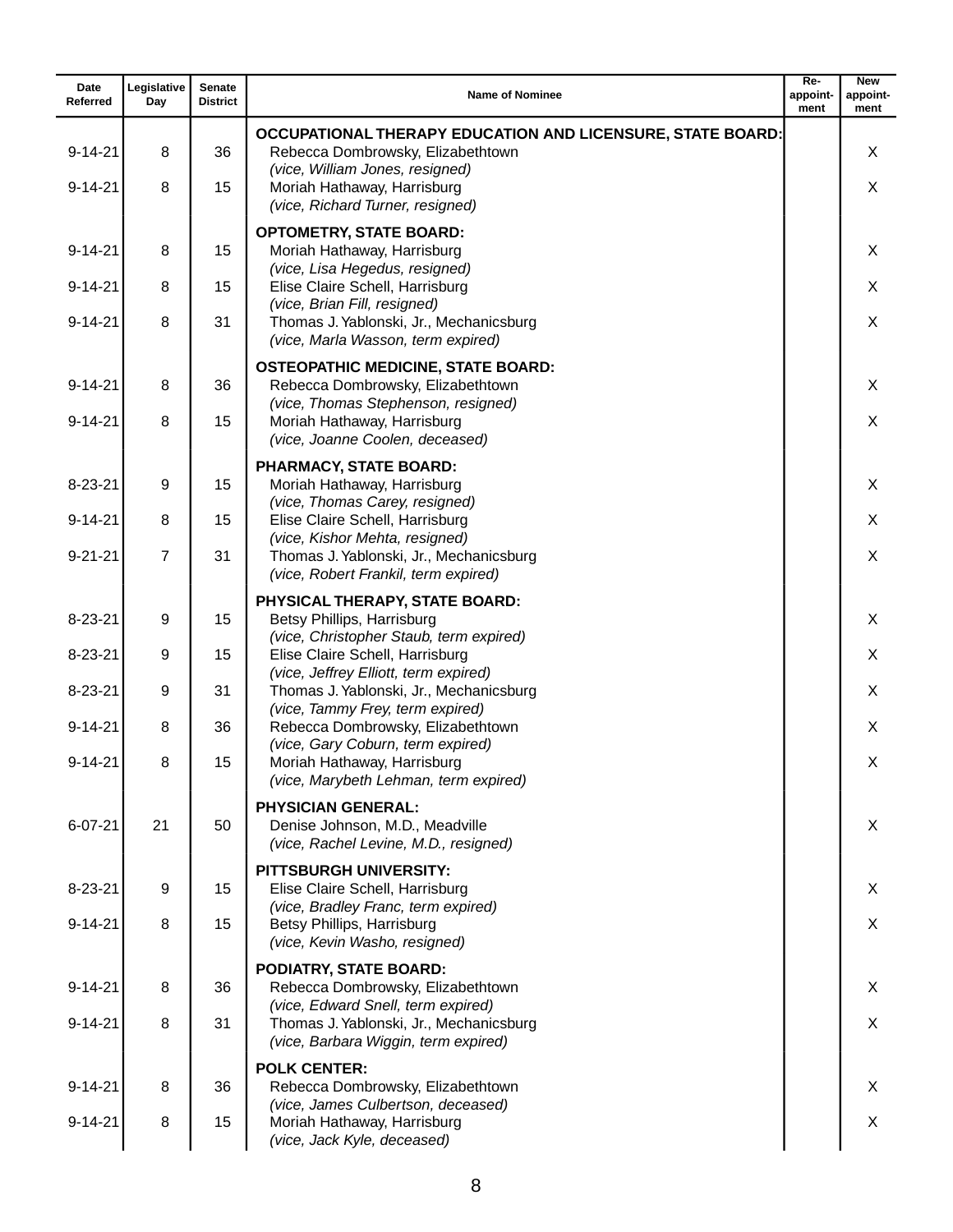| Date<br>Referred               | Legislative<br>Day | <b>Senate</b><br><b>District</b> | <b>Name of Nominee</b>                                                                                                                                             | $Re-$<br>appoint-<br>ment | <b>New</b><br>appoint-<br>ment |
|--------------------------------|--------------------|----------------------------------|--------------------------------------------------------------------------------------------------------------------------------------------------------------------|---------------------------|--------------------------------|
| $9 - 14 - 21$                  | 8                  | 15                               | <b>POLK CENTER: (Continued)</b><br>Elise Claire Schell, Harrisburg<br>(vice, Eleanora Miller, deceased)                                                            |                           | X                              |
| $9 - 14 - 21$                  | 8                  | 31                               | Thomas J. Yablonski, Jr., Mechanicsburg<br>(vice, Jayne Romero, resigned)                                                                                          |                           | X                              |
| $9 - 14 - 21$                  | 8                  | 36                               | PROFESSIONAL ENGINEERS, LAND SURVEYORS AND GEOLOGISTS,<br><b>STATE REGISTRATION BOARD:</b><br>Rebecca Dombrowsky, Elizabethtown<br>(vice, David Pennoni, resigned) |                           | X                              |
| $9 - 14 - 21$<br>$9 - 14 - 21$ | 8<br>8             | 15<br>15                         | Moriah Hathaway, Harrisburg<br>(vice, Elizabeth Catania, resigned)<br>Elise Claire Schell, Harrisburg<br>(vice, Joseph Mackey, resigned)                           |                           | X<br>X                         |
| $9 - 14 - 21$                  | 8                  | 31                               | PROTHONOTARY, MCKEAN COUNTY:<br>Thomas J. Yablonski, Jr., Mechanicsburg<br>(vice, Laura Isadore, resigned)                                                         |                           | X                              |
| $9 - 14 - 21$                  | 8                  | 15                               | <b>PUBLIC EMPLOYEE RETIREMENT COMMISSION:</b><br>Elise Claire Schell, Harrisburg<br>(vice, Christ Zervanos, resigned)                                              |                           | X                              |
| $8 - 23 - 21$                  | 9                  | 15                               | PUBLIC UTILITY COMMISSION, PENNSYLVANIA:<br>Elise Claire Schell, Harrisburg                                                                                        |                           | X                              |
| $8 - 23 - 21$                  | 9                  | 31                               | (vice, David Sweet, term expired)<br>Thomas J. Yablonski, Jr., Mechanicsburg<br>(vice, Andrew Place, resigned)                                                     |                           | X                              |
| $9 - 14 - 21$                  | 8                  | 36                               | REAL ESTATE APPRAISERS, STATE BOARD OF CERTIFIED:<br>Rebecca Dombrowsky, Elizabethtown<br>(vice, Kurt Brink, term expired)                                         |                           | X                              |
| $9 - 14 - 21$                  | 8                  | 15                               | Elise Claire Schell, Harrisburg<br>(vice, Donna Rovito, term expired)                                                                                              |                           | X                              |
| $9 - 14 - 21$                  | 8                  | 15                               | <b>REAL ESTATE COMMISSION, STATE:</b><br>Elise Claire Schell, Harrisburg<br>(vice, Alexis Barbieri, term expired)                                                  |                           | X                              |
| $9 - 14 - 21$                  | 8                  | 31                               | Thomas J. Yablonski, Jr., Mechanicsburg<br>(vice, Joyce Haas, resigned)                                                                                            |                           | X                              |
| $9 - 14 - 21$                  | 8                  | 15                               | REGISTER OF WILLS AND RECORDER, INDIANA COUNTY:<br>Moriah Hathaway, Harrisburg<br>(vice, Patricia Streams-Warman, resigned)                                        |                           | X                              |
| $9 - 14 - 21$                  | 8                  | 31                               | <b>SHERIFF, CAMBRIA COUNTY:</b><br>Thomas J. Yablonski, Jr., Mechanicsburg<br>(vice, Robert Kolar, deceased)                                                       |                           | X                              |
| $8 - 23 - 21$                  | 9                  | 31                               | <b>SHERIFF, SOMERSET COUNTY:</b><br>Thomas J. Yablonski, Jr., Mechanicsburg<br>(vice, Brad Cramer, deceased)                                                       |                           | X                              |
| $9 - 21 - 21$                  | $\overline{7}$     | 31                               | <b>SHERIFF, WAYNE COUNTY:</b><br>Thomas J. Yablonski, Jr., Mechanicsburg<br>(vice, Mark Steelman, resigned)                                                        |                           | X                              |
| $8 - 23 - 21$                  | 9                  | 31                               | <b>SMALL BUSINESS ADVOCATE:</b><br>Thomas J. Yablonski, Jr., Mechanicsburg<br>(vice, John Evans, term expired)                                                     |                           | X                              |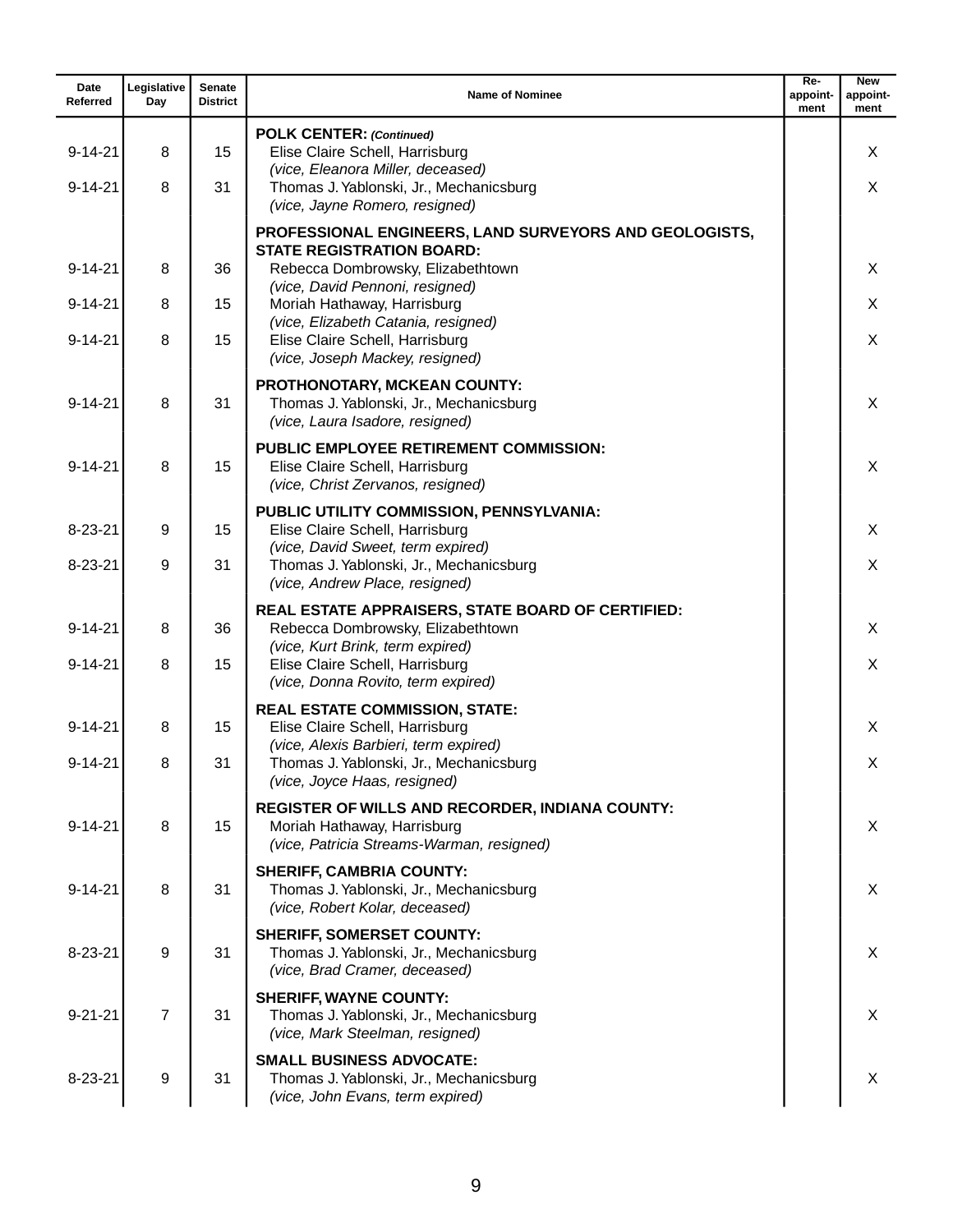| Date<br>Referred | Legislative<br>Day | <b>Senate</b><br><b>District</b> | <b>Name of Nominee</b>                                                                                                                                 | $Re-$<br>appoint-<br>ment | <b>New</b><br>appoint-<br>ment |
|------------------|--------------------|----------------------------------|--------------------------------------------------------------------------------------------------------------------------------------------------------|---------------------------|--------------------------------|
|                  |                    |                                  | SOCIAL WORKERS, MARRIAGE AND FAMILY THERAPISTS AND                                                                                                     |                           |                                |
| $8 - 23 - 21$    | 9                  | 31                               | PROFESSIONAL COUNSELORS, STATE BOARD:<br>Thomas J. Yablonski, Jr., Mechanicsburg                                                                       |                           | X                              |
| $9 - 14 - 21$    | 8                  | 15                               | (vice, Renee Cardone, term expired)<br>Moriah Hathaway, Harrisburg                                                                                     |                           | X                              |
| $9 - 14 - 21$    | 8                  | 15                               | (vice, Teniola Osundeko, term expired)<br>Elise Claire Schell, Harrisburg<br>(vice, Jennifer Easter, resigned)                                         |                           | X                              |
| $9 - 14 - 21$    | 8                  | 31                               | <b>SOUTH MOUNTAIN RESTORATION CENTER:</b><br>Thomas J. Yablonski, Jr., Mechanicsburg<br>(vice, William Shank, resigned)                                |                           | X                              |
| $9 - 14 - 21$    | 8                  | 36                               | SPEECH-LANGUAGE PATHOLOGY AND AUDIOLOGY, STATE BOARD OF<br><b>EXAMINERS:</b><br>Rebecca Dombrowsky, Elizabethtown<br>(vice, Trudy Mosey, term expired) |                           | X                              |
| $8 - 23 - 21$    | 9                  | 31                               | <b>TEMPLE UNIVERSITY:</b><br>Thomas J. Yablonski, Jr., Mechanicsburg<br>(vice, Ronald Donatucci, deceased)                                             |                           | X                              |
| $9 - 14 - 21$    | 8                  | 36                               | <b>TRANSPORTATION COMMISSION, STATE:</b><br>Rebecca Dombrowsky, Elizabethtown<br>(vice, Robert Pease, term expired)                                    |                           | X                              |
| $9 - 14 - 21$    | 8                  | 15                               | Moriah Hathaway, Harrisburg                                                                                                                            |                           | X                              |
| $9 - 14 - 21$    | 8                  | 31                               | (vice, Charles Martin, resigned)<br>Thomas J. Yablonski, Jr., Mechanicsburg<br>(vice, John Mast, resigned)                                             |                           | X                              |
| $8 - 23 - 21$    | 9                  | 31                               | <b>TREASURER, CLARION COUNTY:</b><br>Thomas J. Yablonski, Jr., Mechanicsburg<br>(vice, Tom McConnell, resigned)                                        |                           | X                              |
|                  |                    |                                  | <b>VEHICLE MANUFACTURERS, DEALERS AND SALESPERSONS, STATE</b><br><b>BOARD:</b>                                                                         |                           |                                |
| $8 - 23 - 21$    | 9                  | 15                               | Betsy Phillips, Harrisburg                                                                                                                             |                           | X                              |
| $9 - 14 - 21$    | 8                  | 36                               | (vice, Donald Stoy, term expired)<br>Rebecca Dombrowsky, Elizabethtown                                                                                 |                           | Χ                              |
| $9 - 14 - 21$    | 8                  | 15                               | (vice, Brian Bentley, term expired)<br>Moriah Hathaway, Harrisburg                                                                                     |                           | X                              |
| $9 - 14 - 21$    | 8                  | 31                               | (vice, Frank Snyder, term expired)<br>Victoria S. Madden, Esq., Lemoyne                                                                                |                           | X                              |
| $9 - 14 - 21$    | 8                  | 15                               | (vice, James Minor, term expired)<br>Elise Claire Schell, Harrisburg                                                                                   |                           | X                              |
| $9 - 14 - 21$    | 8                  | 31                               | (vice, Lance Alexander, term expired)<br>Thomas J. Yablonski, Jr., Mechanicsburg<br>(vice, Rene Barczak, resigned)                                     |                           | X                              |
|                  |                    |                                  | <b>VETERINARY MEDICINE, STATE BOARD:</b>                                                                                                               |                           |                                |
| $9 - 14 - 21$    | 8                  | 36                               | Rebecca Dombrowsky, Elizabethtown<br>(vice, Glenda Brion, resigned)                                                                                    |                           | X                              |
| $9 - 14 - 21$    | 8                  | 15                               | Elise Claire Schell, Harrisburg<br>(vice, Meredith Odato Graham, term expired)                                                                         |                           | X                              |
| $9 - 14 - 21$    | 8                  | 36                               | <b>WARREN STATE HOSPITAL:</b><br>Rebecca Dombrowsky, Elizabethtown                                                                                     |                           | X                              |
| $9 - 14 - 21$    | 8                  | 15                               | (vice, William McCarthy, resigned)<br>Elise Claire Schell, Harrisburg                                                                                  |                           | X                              |
|                  |                    |                                  | (vice, Burt Alexander, resigned)                                                                                                                       |                           |                                |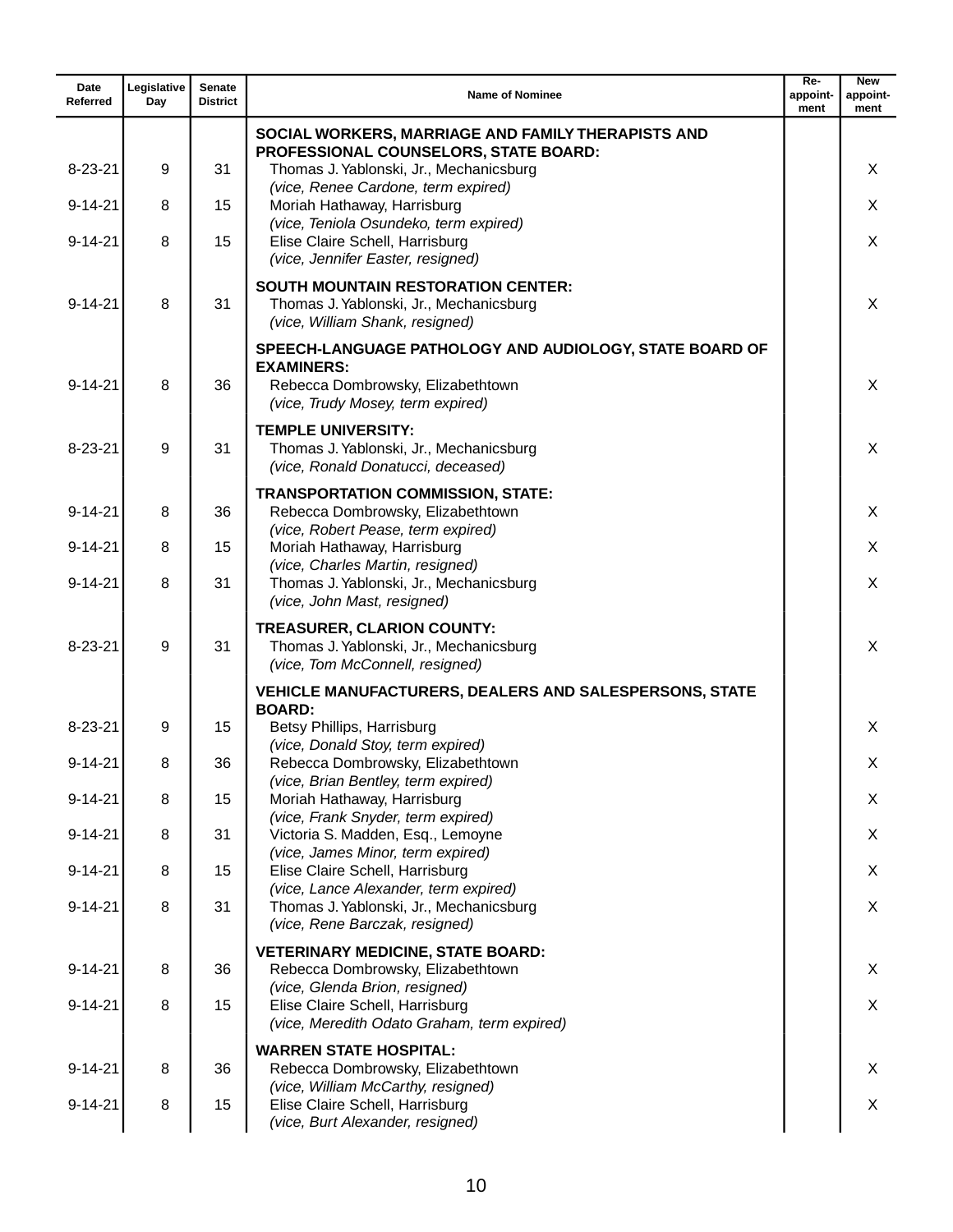| Date<br>Referred | Legislative<br>Day | Senate<br><b>District</b> | <b>Name of Nominee</b>                                                                                                                    | Re-<br>appoint-<br>ment | <b>New</b><br>appoint-<br>ment |
|------------------|--------------------|---------------------------|-------------------------------------------------------------------------------------------------------------------------------------------|-------------------------|--------------------------------|
| $9 - 14 - 21$    | 8                  | 36                        | <b>WERNERSVILLE STATE HOSPITAL:</b><br>Rebecca Dombrowsky, Elizabethtown<br>(vice, Kenneth Harting, resigned)                             |                         | X                              |
| $9 - 14 - 21$    | 8                  | 15                        | Elise Claire Schell, Harrisburg<br>(vice, Ivan Torres, deceased)                                                                          |                         | X                              |
| $9 - 28 - 21$    | 4                  | 15                        | <b>WEST CHESTER UNIVERSITY:</b><br>Elise Claire Schell, Harrisburg<br>(vice, Christopher Lewis, resigned)                                 |                         | X                              |
| $9 - 14 - 21$    | 8                  | 36                        | <b>WESTERN YOUTH DEVELOPMENT CENTERS:</b><br>Rebecca Dombrowsky, Elizabethtown<br>(vice, Hon. Gerald LaValle, resigned)                   |                         | X                              |
| $9 - 14 - 21$    | 8                  | 15                        | Moriah Hathaway, Harrisburg                                                                                                               |                         | X                              |
| $9 - 14 - 21$    | 8                  | 15                        | (vice, Thomas Fee, resigned)<br>Elise Claire Schell, Harrisburg<br>(vice, Joseph Fragle, resigned)                                        |                         | X                              |
| $9 - 14 - 21$    | 8                  | 31                        | Thomas J. Yablonski, Jr., Mechanicsburg<br>(vice, Loretta Hogans, resigned)                                                               |                         | X                              |
| $9 - 14 - 21$    | 8                  | 15                        | <b>WHITE HAVEN CENTER:</b><br>Moriah Hathaway, Harrisburg<br>(vice, Richard J. Cortese, resigned)                                         |                         | X                              |
| $9 - 14 - 21$    | 8                  | 31                        | <b>WORKERS' COMPENSATION APPEAL BOARD:</b><br>Thomas J. Yablonski, Jr., Mechanicsburg<br>(vice, Susan McDermott, resigned)                |                         | X                              |
|                  |                    |                           | <b>MAGISTERIAL DISTRICT JUDGES</b>                                                                                                        |                         |                                |
| $9 - 14 - 21$    | 8                  | 36                        | <b>MAGISTERIAL DISTRICT JUDGE, ALLEGHENY COUNTY:</b><br>Rebecca Dombrowsky, Elizabethtown<br>(vice, Hon. Elissa Lang, resigned)           |                         | X                              |
| $9 - 14 - 21$    | 8                  | 15                        | Moriah Hathaway, Harrisburg                                                                                                               |                         | X                              |
| $9 - 14 - 21$    | 8                  | 31                        | (vice, Hon. Blaise P. Larotonda, resigned)<br>Thomas J. Yablonski, Jr., Mechanicsburg<br>(vice, Hon. Robert P. Ravenstahl, Jr., resigned) |                         | X                              |
| $9 - 21 - 21$    | $\overline{7}$     | 15                        | Betsy Phillips, Harrisburg<br>(vice, Hon. Thomas Torkowsky, resigned)                                                                     |                         | X                              |
| $9 - 21 - 21$    | $\overline{7}$     | 15                        | Elise Claire Schell, Harrisburg<br>(vice, Hon. Randy Martini, resigned)                                                                   |                         | X                              |
| $9 - 14 - 21$    | 8                  | 31                        | <b>MAGISTERIAL DISTRICT JUDGE, BEAVER COUNTY:</b><br>Thomas J. Yablonski, Jr., Mechanicsburg                                              |                         | X                              |
| $9 - 21 - 21$    | $\overline{7}$     | 15                        | (vice, Hon. Tim Finn, resigned)<br>Elise Claire Schell, Harrisburg<br>(vice, Hon. Janet Swihart, resigned)                                |                         | X                              |
| $8 - 23 - 21$    | 9                  | 31                        | <b>MAGISTERIAL DISTRICT JUDGE, BUCKS COUNTY:</b><br>Thomas J. Yablonski, Jr., Mechanicsburg                                               |                         | X                              |
| 10-18-21         | $\overline{2}$     | 6                         | (vice, Hon. William Benz, resigned)<br>Terrence Hughes, Sr., Fairless Hills<br>(vice, Hon. Robert Wagner, Jr., resigned)                  |                         | X                              |
| $9 - 14 - 21$    | 8                  | 36                        | <b>MAGISTERIAL DISTRICT JUDGE, CHESTER COUNTY:</b><br>Rebecca Dombrowsky, Elizabethtown<br>(vice, Hon. Bret Binder, resigned)             |                         | X                              |
| $9 - 14 - 21$    | 8                  | 15                        | Moriah Hathaway, Harrisburg<br>(vice, Hon. Analisa Sondergaard, resigned)                                                                 |                         | X                              |